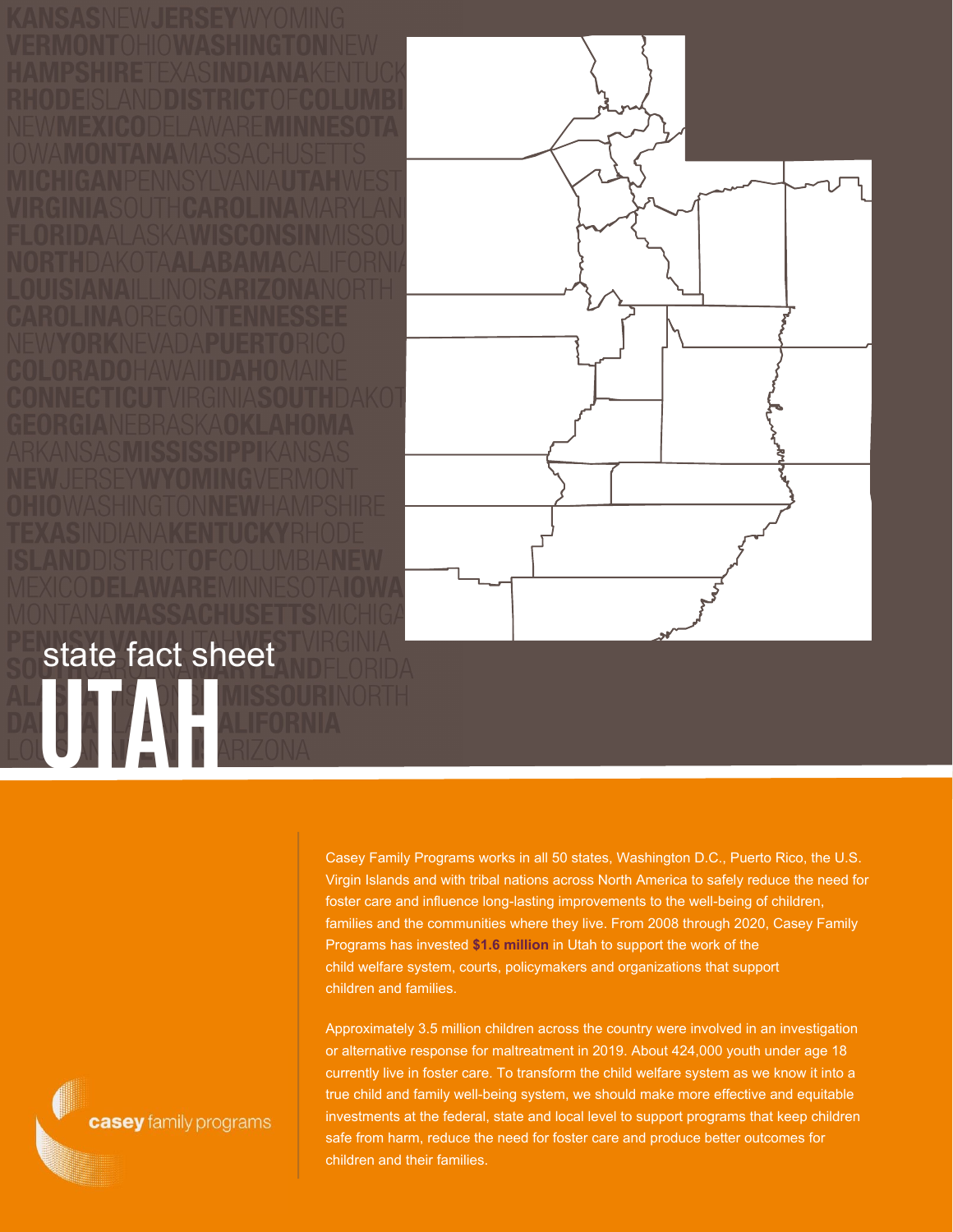We talk about a "foster care system," but the goal is to create a child and family well-being system that prevents abuse and neglect and helps every child grow up safely in his or her own family whenever possible. Rather than waiting for maltreatment to occur, we can improve the safety of children who have come to the attention of child protective services by helping their families with evidence-based and promising practices.

Across Utah in 2019, approximately:



Most states currently are limited to using the bulk of the \$9.8 billion in dedicated federal child welfare funding only for services related to foster care. The Family First Prevention Services Act of 2018 and the Family First Transition Act of 2019 provide states with the historic opportunity to invest federal funding to support preventive services, including substance abuse, mental health and parental skill training, so more children can remain safely at home. States and tribes now have access to new federal prevention resources to help keep children safe from harm in the first place by helping strengthen their families.

How federal child welfare funding is currently aligned in Utah\*:

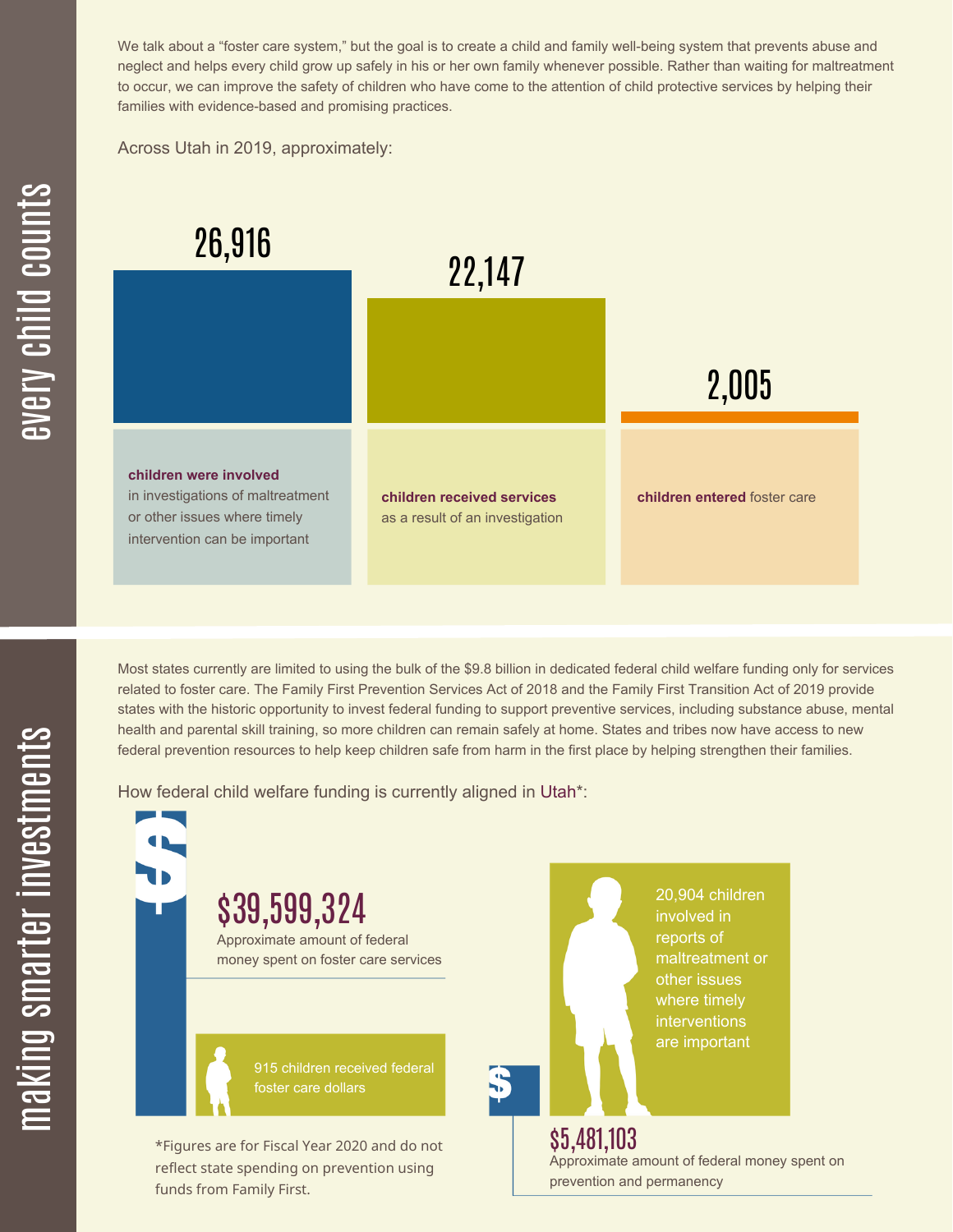$\overline{\phantom{1}}$  $\overline{\mathbf \Theta}$  $\overline{\mathbf{C}}$ <u>pin</u>  $\overline{\mathbf{C}}$  $\overline{\mathbf{C}}$  $\equiv$  $\overline{\mathbf{c}}$  $\overline{\phantom{0}}$  $\boldsymbol{\mathcal{O}}$ a  $\overrightarrow{\mathbf{e}}$ 

Safety and effective response go hand in hand. Most children enter foster care due to neglect and other reasons — not because of physical or sexual abuse. In Utah, providing targeted and effective interventions as soon as possible, including by accessing new federal resources provided under the Family First Prevention Services Act and the Family First Transition Act, can safely allow children to remain with their families and thrive.

95% of

Utah

do not

children in

experience

occurrence of

maltreatment

a repeat

within six

months

Reasons children in Utah enter foster care:



\*"Other" includes parental substance abuse, child substance abuse, child disability, child behavior problems, parent death, parent incarceration, caretaker inability to cope, relinquishment or inadequate housing.

What happens to children who end up in foster care? Most are safely reunited with their own family or extended family. A significant number are adopted. Under the Family First Prevention Services Act, communities can more easily invest in helping more children to grow up in safe, stable families by providing appropriate and timely services prior to the need for removal, or after they return home or have been adopted.

Among children in Utah who exited foster care in 2019: